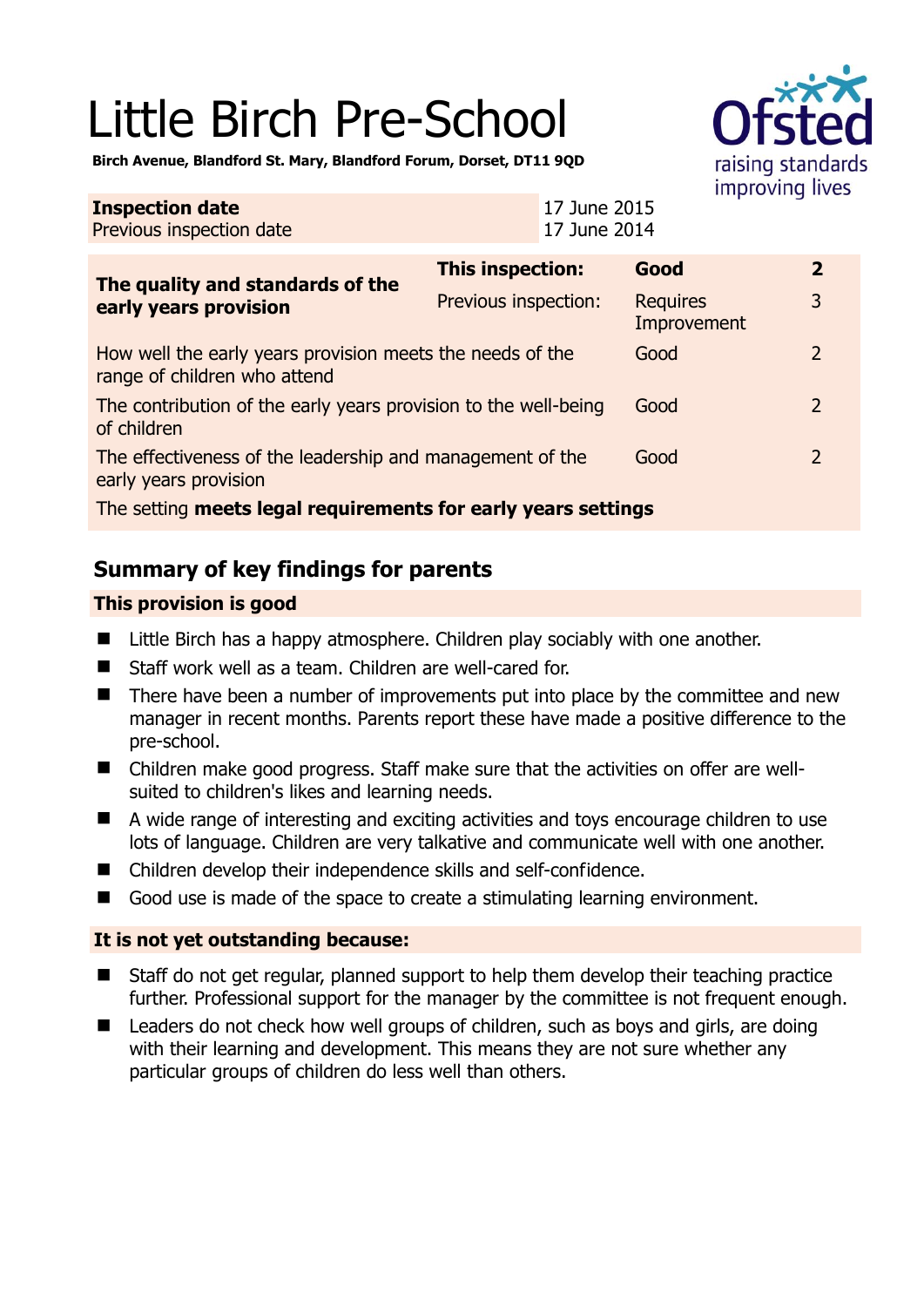## **What the setting needs to do to improve further**

#### **To further improve the quality of the early years provision the provider should:**

- implement a system of professional supervision that provides both high quality support to the manager and regular observation of staff practice in order to improve the quality of teaching further
- $\blacksquare$  enhance systems used to monitor how well children learn by regularly checking whether any groups of children make better progress than others and address any differences effectively.

#### **Inspection activities**

- The inspector observed the quality of teaching and learning in the indoor and outdoor environments.
- The inspector spoke with children and staff.
- The inspector spoke with the pre-school manager and members of the management committee.
- The inspector spoke with a number of parents and took the results of the most recent parent questionnaire into account.
- The inspector carried out a joint observation with the manager.
- The inspector looked at a range of documentation including policies, information about the educational programme, children's learning and development records and evidence of checks made on staff.

**Inspector**  Susan Mann HMI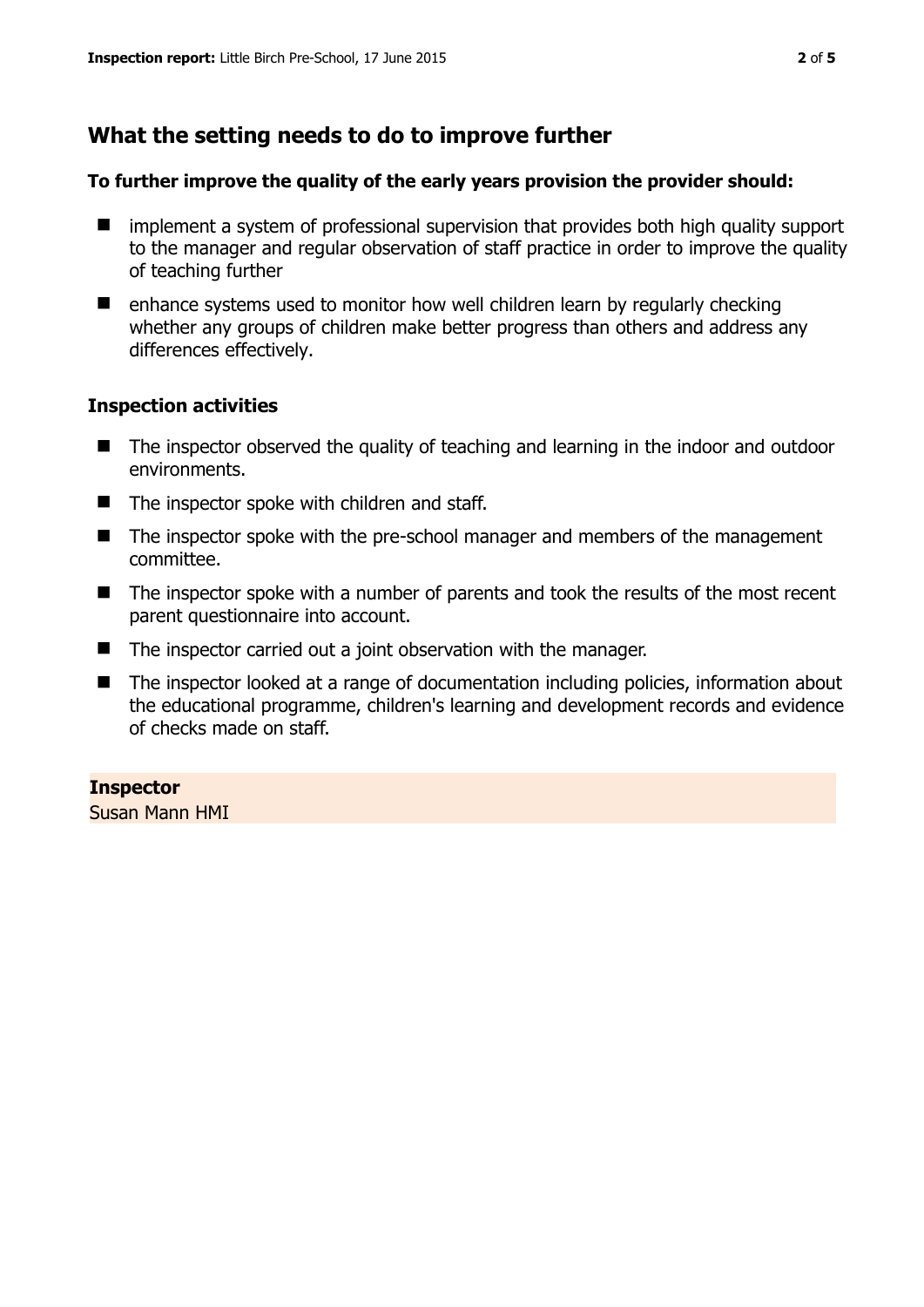### **Inspection findings**

#### **How well the early years provision meets the needs of the range of children who attend. This is good**

Staff are good teachers. They include lots of learning in children's everyday play, such as doing number work when making 'sausages' at the play dough table. Sessions make the most of the learning time available and little time is wasted. Tasks such as lining-up for an outdoor activity or getting ready for lunch are completed very quickly. Children learn a great deal in short and well-managed group times. They correctly identify the letter sounds of names. They talk excitedly about fossils and other items brought in from home. They listen intently as staff speak knowledgably about what fossils are. Such activities are paced well so even the youngest children remain focused and contribute to the discussion. As a result, children make good progress. Almost all are at typical levels of development and are well-prepared for starting school when the time comes. Support for children who need extra help with their development has improved in recent months. These children now do well because of close communication and partnership working between the preschool and other involved professionals.

#### **The contribution of the early years provision to the well-being of children is good**

Staff create a calm atmosphere that helps children to feel comfortable at the pre-school. Children's behaviour is managed well. They follow the rules and routines because staff give clear explanations of why some things are not acceptable, such as throwing sand. In particular, children's self-esteem and confidence is nurtured well. Staff give praise when children made a good job of something or do a kind deed. At snack time, children take it in turns to take everyone's drinks order which helps build their social and communication skills. Good use is made of the outdoor area and school playground. Children have plenty of opportunity to play and exercise in the fresh air.

#### **The effectiveness of the leadership and management of the early years provision is good**

The committee and manager work well together to provide safe and good quality care and education. They know what the pre-school is good at and what it needs to improve. All staff know what to do if they have any concerns about children's safety or welfare. Leaders keep a close eye on children's progress to make sure all do as well as expected. However, they do not review this information to check or address any differences between the progress of groups of children, such as boys and girls, to help them learn even more. Staff are supported well. They have monthly meetings with the manger and weekly team discussions. This enables all to discuss relevant issues and to check children receive a good experience at the pre-school. The manager receives similar supervision from the committee but meetings happen less frequently. Therefore, the manager is not as wellsupported in her role as other staff. Staff receive informal feedback about the quality of their teaching but this does not happen regularly. Thus staff opportunities to improve their practice are limited. The pre-school works in close partnership with the nearby school. School staff are on the management committee. Shared visits and events such as 'art week' help children become familiar with the school before they start.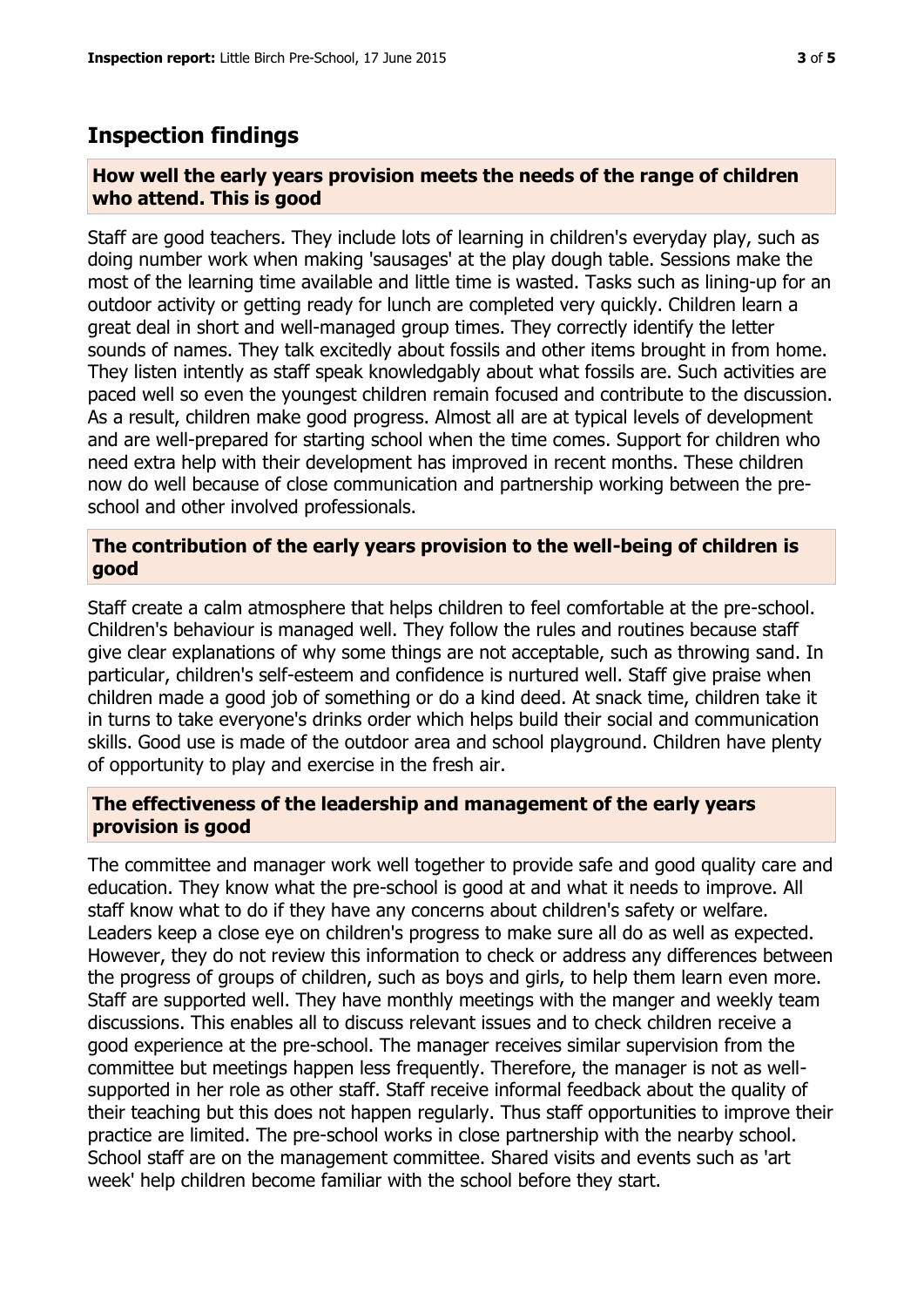## **Setting details**

| Unique reference number       | 141119                                |
|-------------------------------|---------------------------------------|
| <b>Local authority</b>        | <b>Dorset</b>                         |
| <b>Inspection number</b>      | 1008552                               |
| <b>Type of provision</b>      | Sessional provision                   |
| <b>Registration category</b>  | Childcare - Non-Domestic              |
| Age range of children         | $2 - 8$                               |
| <b>Total number of places</b> | 16                                    |
| Number of children on roll    | 31                                    |
| <b>Name of provider</b>       | The Little Birch Pre-School Committee |
| Date of previous inspection   | 17 June 2014                          |
| <b>Telephone number</b>       | 07929 363291                          |

Little Birch Pre-School opened in 1976. It operates from a purpose built unit in the grounds of Blandford St. Mary Church of England Primary School in Blandford, Dorset. It is managed by a committee. The pre-school is open during term-time from 8.45am to 3.30pm on Monday to Thursday and from 8.45am until 11.45am on Fridays. The preschool provides funded free early education for three- and four-year-old children. The preschool employs a team of four staff. All staff hold a level 3 early years qualification.

This inspection was carried out by Ofsted under sections 49 and 50 of the Childcare Act 2006 on the quality and standards of provision that is registered on the Early Years Register. The registered person must ensure that this provision complies with the statutory framework for children's learning, development and care, known as the Early Years Foundation Stage.

Any complaints about the inspection or the report should be made following the procedures set out in the guidance 'Complaints procedure: raising concerns and making complaints about Ofsted', which is available from Ofsted's website: www.gov.uk/government/organisations/ofsted. If you would like Ofsted to send you a copy of the guidance, please telephone 0300 123 4234, or email enquiries@ofsted.gov.uk.